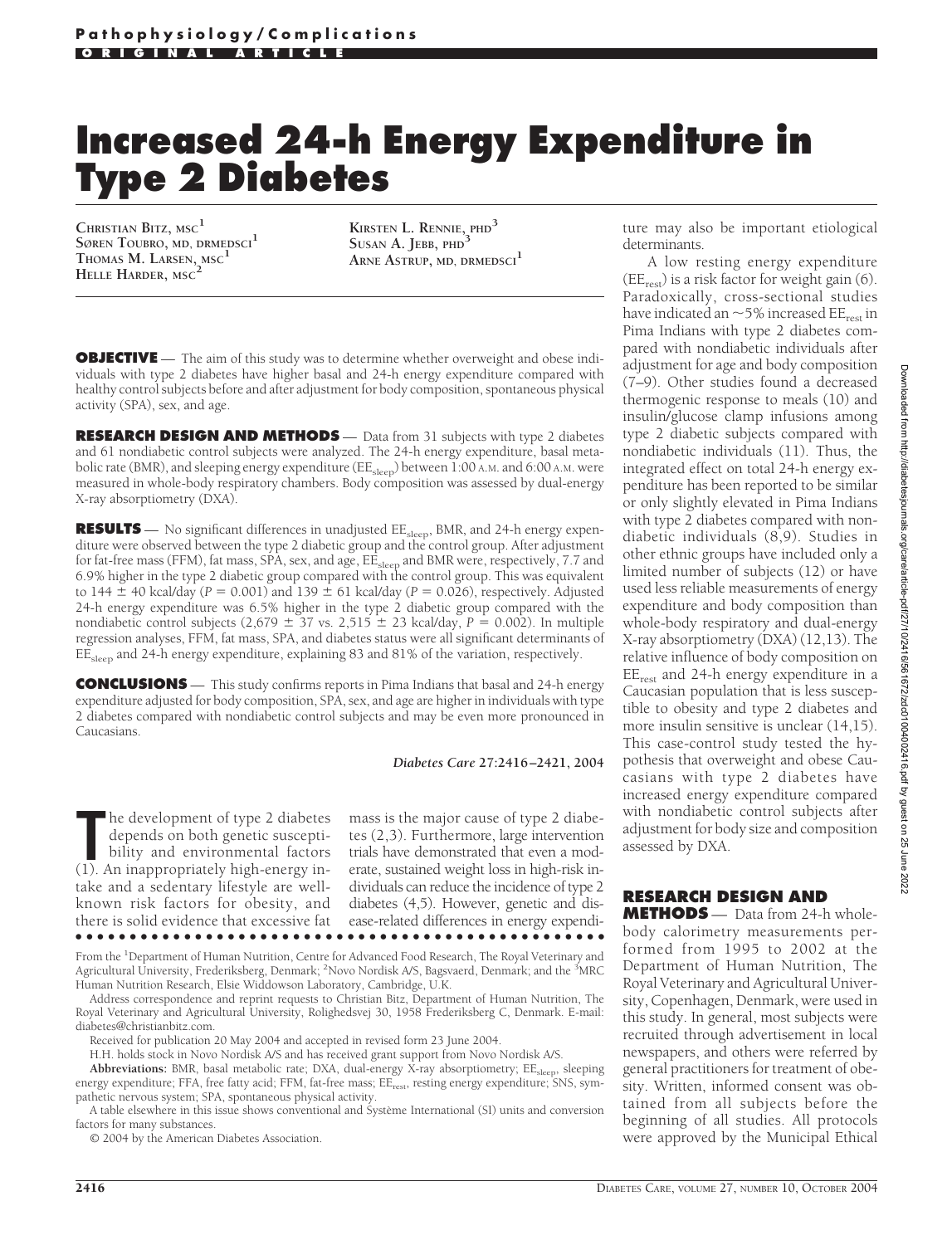Committee of Copenhagen and Frederiksberg, Denmark.

All subjects in the type 2 diabetic  $\text{group}(n=31)$  were diagnosed according to the American Diabetes Association criteria from 1997 (16) and were enrolled in an intervention study (17). In this analysis only, baseline measurements were used. Briefly, inclusion criteria were BMI  $\geq$ 27.0 kg/m<sup>2</sup> and HbA<sub>1c</sub> for diet-treated subjects  $6.5-12\%$  and  $\leq 10\%$  for sulfonylurea- or repaglinide-treated subjects in monotherapy. Furthermore, antidiabetes medication was discontinued 2 weeks before the measurements. Subjects with cardiac problems and/or treatment with any drug (except for sulfonylureas and repaglinide), which could interfere with glucose levels, were excluded. A more detailed description of inclusion and exclusion criteria is given elsewhere (17).

The control group was compiled from a historical database. Only healthy nonsmokers with body composition assed by DXA, age  $>35$  years, and a full dataset were included. Furthermore, lean subjects were excluded from the control group to achieve similar body size and composition as in type 2 diabetic and control groups. The final control group consisted of 61 subjects.

### Chamber protocols and diets

Each subject followed a standard calorimeter protocol. In brief, subjects entered the respiration chamber the night before the study and fasted from 10:00 P.M. until the next morning. The measurement started at 9:00 A.M. and continued for 24 h. Subjects were fed an isoenergetic diet based on earlier determined equations (17–19). The carbohydrate content varied from 48 to 59%, fat from 28 to 37%, and protein was constant at 15% of energy. Meals were provided at 9:00 A.M., 1:00 P.M., and 6:00 P.M. and snacks at 11:00 A.M., 3:00 P.M., and 10:00 P.M. The scheduled exercise programs were carried out on a treadmill (75-W workload) varying from 30 to 40 min/day and as walking sequences  $(2 \times 25 \times 3.5 \text{ m})$  varying from 0 to 2 times/day.

#### Measurement of body composition

Body weight was measured to the nearest 0.1 kg using weighing scales (model 707; Seca, Copenhagen, Denmark). The weight was measured in the morning in fasting condition, with an empty bladder, without shoes, and in light clothing. Body composition, i.e., fat-free mass (FFM), fat mass, and bone mineral content, was assessed by DXA (Lunar Radiation, Madison, WI). All scans were performed using slow mode (38–42 mm/s) (20).

#### Measurement of energy expenditure

The 24-h energy expenditure was measured by indirect whole-body calorimetry based on oxygen uptake, carbon dioxide production, and nitrogen excreted in the urine in one of two  $14.7 \text{-} m<sup>3</sup>$  open-circuit respiratory chambers. The respiratory chamber is described in detail elsewhere (21). Standardized measurements of basal metabolic rate (BMR), 24-h energy expenditure, EE<sub>sleep</sub>, and spontaneous physical activity (SPA) were made. The subjects were kept under 24-h surveillance by a laboratory technician during the day and by medical students during the night.

The volume of the outgoing air from the chamber was measured by the principle of differential pressure (AVA 500; Hartmann & Braun, Frankfurt, Germany). The carbon dioxide concentration of the outgoing air was measured by infrared analysis (Uras 3G; Hartmann & Braun), and the oxygen concentration was measured by the paramagnetic principle (Magnos 4G; Hartmann & Braun). The 24-h energy expenditure was measured from 9:00 A.M. to 9:00 A.M. the following morning, and the EE<sub>sleep</sub> was measured between 1:00 A.M. and 6:00 A.M. Basal metabolic rate (BMR) was measured for 1 h from 8:00 A.M. to 9:00 A.M. on the second morning after 12 h of fasting, while subjects were awake but still lying prone in bed.

The  $\text{EE}_{\text{sleep}}$  has a coefficient of variation (CV)  $\leq 3\%$  on repeated measurements in the same subject  $(>= 2$  weeks apart) compared with a CV of 4% on BMR (22).

SPA was assessed by two microwave radar detectors (Sisor Mini-Radar; Static Input System SA, Lausanne, Switzerland), which continuously emitted and received a signal. When the radar detected a moving object, a signal was generated and received by the transceiver. The SPA measurements indicated the percentage of time the subjects were active to a detectable degree.

#### Variables and statistics

Variables that were not normally distributed were either log transformed or categorized as appropriate. The main outcome variables were  $\text{EE}_{\text{sleep}}$ , BMR, and 24-h energy expenditure. Univariate regression was used to examine associations among FFM, fat mass, SPA, sex, and age and  $EE$ <sub>sleep</sub>, BMR, or 24-h energy expenditure. Variables that were significantly associated were then entered into multiple regression analyses using a forward stepwise model. In all analyses, the significance level was set at 0.05.

General linear modeling was used to compare EE<sub>sleep</sub>, BMR, or 24-h energy expenditure between the type 2 diabetic and the control groups after adjustment for body composition, sex, and age. Statistical analyses were performed with SPSS for Windows version 11.0.1 (SPSS, Chicago, IL).

**RESULTS** — The physiological characteristics of the 31 type 2 diabetic subjects and the 61 nondiabetic subjects are presented in Table 1. Sixty-one percent of the subjects in both groups were women. The mean age of the type 2 diabetic group was significantly higher than in the nondiabetic group (59  $\pm$  9 vs. 43  $\pm$  6 years, *P* < 0.001). No significant differences in body weight and composition were observed. The median of duration of diabetes was 2.5 years (range 0.3–26.6) in the type 2 diabetic group.

In univariate analyses, FFM was the major predictor of EE<sub>sleep</sub>, BMR, and 24-h energy expenditure, explaining 57.5, 64.2, and 70.1% of the variation, respectively. Associated determinants of EE<sub>sleep</sub>, BMR, and 24-h energy expenditure were added to stepwise multiple regression analyses, and the prediction equations were as follows:

*1*)  $EE_{\text{sleep}}$  (kcal/day) = 408.7 + 16.5 • FFM (kg) + 7.9 • fat mass (kg) + 147.3  $\cdot$  [SPA<sub>sleep</sub> (%)] + 89.7  $\cdot$  [diabetes status  $(0,1)] + 106 \cdot \text{sex } (0,1)$ 

*2*) 24-h energy expenditure (kcal/  $day) = 389.7 + 22.2 \cdot FFM (kg) + 7.2 \cdot$ fat mass  $(kg) + 52.7 \cdot [24-h SPA (\%)] +$  $124.9 \cdot$  [diabetes status  $(0,1)$ ] + 129.2  $\cdot$ sex (0,1)

3) BMR (kcal/day) =  $541.9 + 18.2$ FFM  $(kg) + 7.7 \cdot \text{fat mass} (kg) + 185.4 \cdot$  $sex (0.1)$ 

Diabetes status was defined as nondiabetic (0) and type 2 diabetes (1). Sex was defined as women (0) and men (1).

FFM  $(P < 0.001)$ , fat mass  $(P <$ 0.001), SPA<sub>sleep</sub> (*P* < 0.001), diabetes status ( $P = 0.002$ ), and sex ( $P = 0.030$ ) were all significant predictors of EE<sub>sleep</sub>. Similarly, FFM ( $P < 0.001$ ), fat mass ( $P <$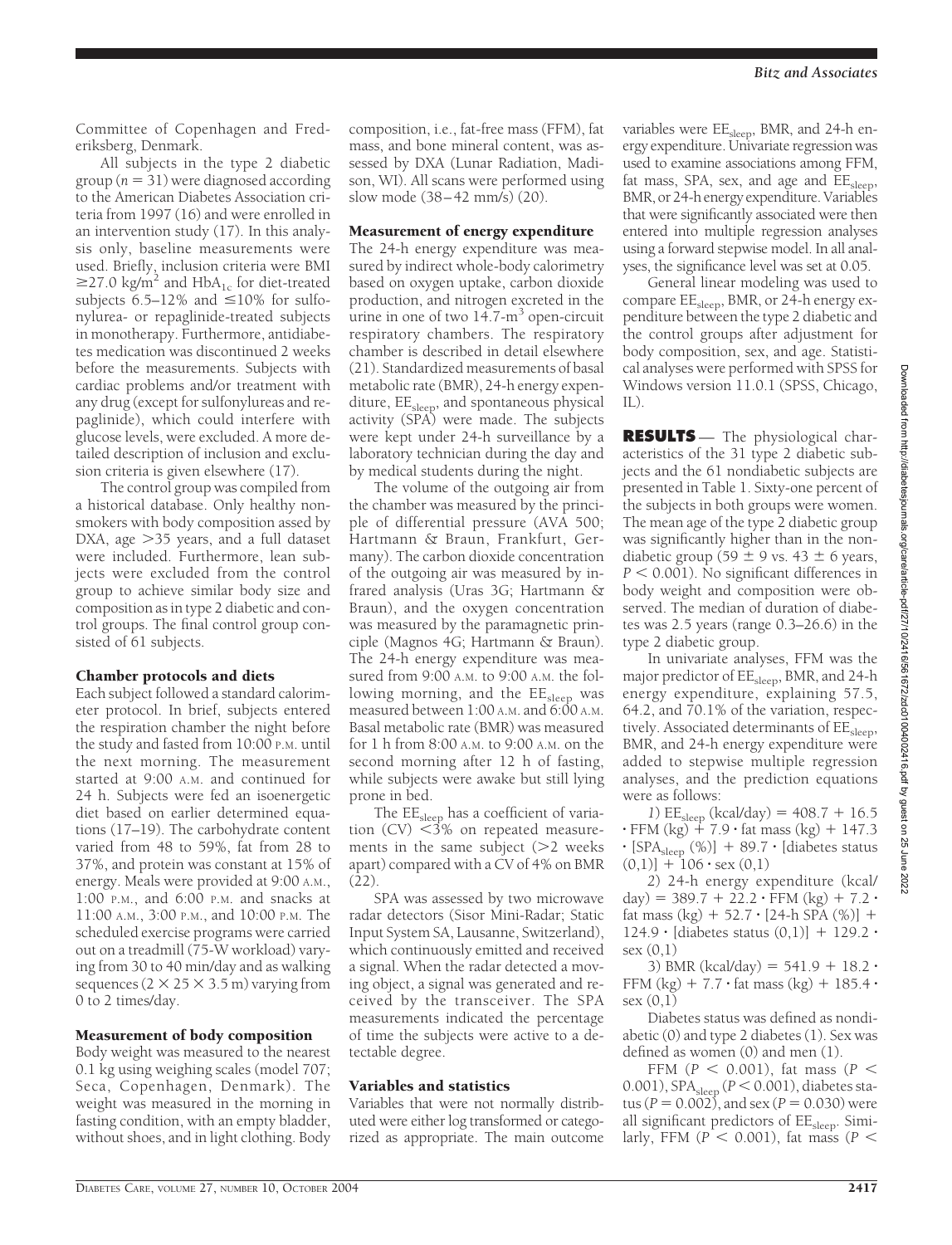|                  | Type 2 diabetes                 | No diabetes                    | Mean difference     |
|------------------|---------------------------------|--------------------------------|---------------------|
| n                | 31                              | 61                             |                     |
| Age (years)      | $59.1 \pm 8.8$ (39-75)          | $43.4 \pm 5.6$ (35-57)         | $+15.7 (+36.1\%)$ * |
| Body weight (kg) | $101.8 \pm 13.8$ (69.0-123.9)   | $101.6 \pm 17.4(61.5 - 144.7)$ | $+0.2(+0.2\%)$      |
| Height (cm)      | $169 \pm 10(150 - 193)$         | $172 \pm 8(157 - 189)$         | $-3(-1.7\%)$        |
| BMI $(kg/m2)$    | $35.5 \pm 3.7 (28.2 - 42.6)$    | $34.1 \pm 4.7 (25.1 - 47.8)$   | $+1.4(+4.1\%)$      |
| <b>FFM</b>       |                                 |                                |                     |
| kg               | $59.7 \pm 11.1$ (39.4-79.4)     | $62.4 \pm 9.6$ (37.4–80.0)     | $-2.7(-4.3%)$       |
| $\%$             | $59.0 \pm 6.9 (45.6 - 70.5)$    | $60.8 \pm 7.7(44.2 - 81.9)$    | $-1.8(-3.0\%)$      |
| Fat mass         |                                 |                                |                     |
| kg               | $41.3 \pm 8.7 \, (28.1 - 63.4)$ | $40.0 \pm 12.4(14.8 - 71.7)$   | $+1.3 (+3.3%)$      |
| %                | $41.0 \pm 6.9$ (29.6–54.5)      | $39.2 \pm 7.7$ (18.1–55.8)     | $+1.8(+4.6\%)$      |

**Table 1—***Physiological characteristics of 31 Caucasians (61% women) with type 2 diabetes and 61 nondiabetic control subjects (61% women)*

Data are means  $\pm$  SD (range). Significant difference between groups: \**P* < 0.001. No asterisk means no significant difference (*P* > 0.05).

0.001), 24-h SPA ( $P < 0.001$ ), diabetes status ( $P = 0.001$ ), and sex ( $P = 0.030$ ) were significant predictors of 24-h energy expenditure.

FFM  $(P < 0.001)$ , fat mass  $(P <$ 0.001), and sex  $(P = 0.010)$  were significantly associated with BMR. Age was not significantly associated with BMR, EE<sub>sleep</sub>, or 24-h energy expenditure when adjustment for sex and body composition was made. The duration of diabetes did not contribute to the explained variation in any energy expenditure parameters. The explained variations in the models were 82.9, 81.4, and 70.0%, respectively (Eqs. 1, 2, and 3).

No significant differences in unadjusted EE<sub>sleep</sub>, BMR, and 24-h energy expenditure, respectively, were observed between the type 2 diabetic and the control groups. Furthermore, unadjusted BMR was 7.6% higher  $(+145 \pm 20 \text{ kcal/})$ day) than EE<sub>sleep</sub> in the control group compared with  $3.6\%$  (+72  $\pm$  27 kcal/

day) in the type 2 diabetic group  $(P =$ 0.031).

When adjusted for FFM, fat mass, SPA, sex, and age, the mean EE<sub>sleep</sub> was 7.7% higher in the type 2 diabetic subjects compared with the nondiabetic control subjects  $(2,023 \pm 29 \text{ vs. } 1,879 \pm 18)$  $kcal/day, P = 0.001$ ). After the same adjustment, BMR was 6.9% higher in the type 2 diabetic group than in the control group  $(2,140 \pm 45 \text{ vs. } 2,001 \pm 28 \text{ kcal})$ day, *P* - 0.026). Furthermore, 24-h energy expenditure adjusted for FFM, fat mass, SPA, sex, and age was 6.5% higher in the type 2 diabetic group compared with the nondiabetic control group  $(2,679 \pm 37 \text{ vs. } 2,515 \pm 23 \text{ kcal/day}, P =$ 0.002) (Table 2). The effect of diabetes status between 24-h energy expenditure and FFM adjusted for fat mass, sex, and age is illustrated in Fig. 1. During the chamber stay, the control subjects were in energy balance, whereas the individuals with type 2 diabetes were in negative energy balance ( $7 \pm 35$  vs.  $-234 \pm 48$  kcal/ day,  $P < 0.001$ ). When 24-h energy expenditure was adjusted for energy balance, the difference between the type 2 diabetic group and the control group was reduced to 4.0% (96  $\pm$  49 kcal/day, P = 0.052).

The 24-h SPA, adjusted for duration of exercise, was significantly lower  $(-10.5\%)$  in the type 2 diabetic subjects compared with the nondiabetic subjects  $(7.5 \pm 0.2 \text{ vs. } 8.5 \pm 0.2\% , P = 0.003).$ Conversely, the mean  $SPA<sub>sleep</sub>$  was 40% higher in the type 2 diabetic group compared with the nondiabetic group but did not reach significance  $(0.93 \pm 0.11 \text{ vs.})$  $0.66 \pm 0.08\%, P = 0.056$ ). No interactions between the predicting variables were found.

**CONCLUSIONS** —The present study demonstrates that overweight and obese Caucasians with type 2 diabetes have a 7% higher 24-h energy expenditure after

| Type 2 diabetes | No diabetes     | Mean difference            |
|-----------------|-----------------|----------------------------|
| 31              | 61              |                            |
| $2,587 \pm 61$  | $2,563 \pm 43$  | $+22 \pm 74 (+0.9\%)$ #    |
| $2,679 \pm 37$  | $2.515 \pm 23$  | $+164 \pm 31 (+6.5\%)$     |
| $2,060 \pm 59$  | $2,042 \pm 42$  | $+18 \pm 73 (+0.9\%)$ #    |
| $2,140 \pm 45$  | $2,001 \pm 28$  | $+139 \pm 61 (+6.9\%)$     |
| $1,989 \pm 51$  | $1,897 \pm 37$  | $+92 \pm 63 (+4.8\%)\$     |
| $2,023 \pm 29$  | $1,879 \pm 18$  | $+144 \pm 40 (+7.7\%)$     |
| $7.6 \pm 0.2$   | $8.5 \pm 0.2$   | $-0.9 \pm 0.3 (-10.5\%)$   |
| $0.93 \pm 0.11$ | $0.66 \pm 0.08$ | $+0.27 \pm 0.14 (+40.9\%)$ |
|                 |                 |                            |

**Table 2—***Whole-body indirect calorimetry*

Data are means  $\pm$  SE. \*Adjusted for FFM, fat mass, SPA, sex, and age; †adjusted for duration of exercise on bike. No significant difference between groups: ‡*P* > 0.05. Significant difference between groups:  $8P < 0.01$ ;  $\|P < 0.05$ .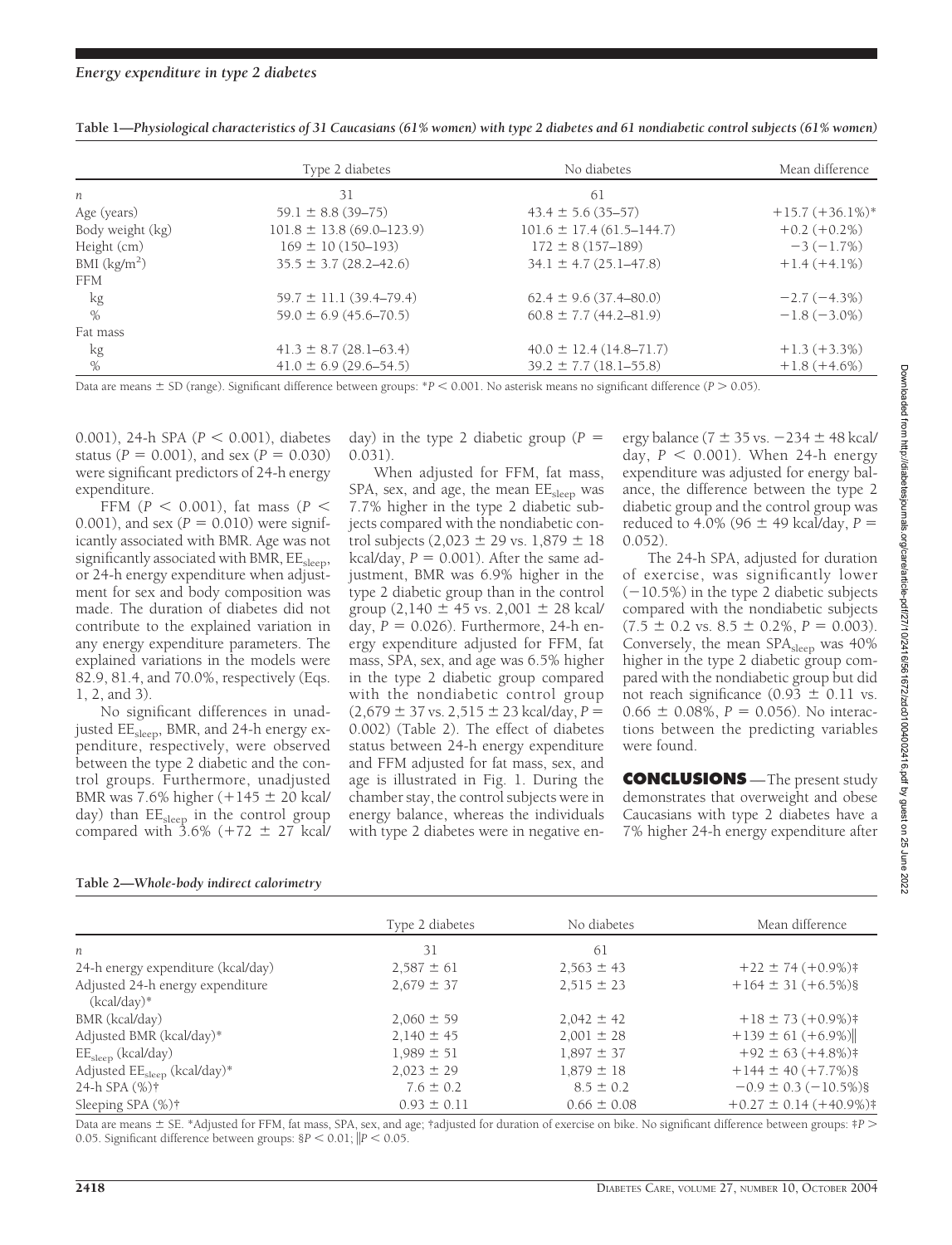

Figure 1—*24-h energy expenditure as a function of FFM adjusted for fat mass, sex, and age*  $(adFFM)$ .  $\blacktriangle$ , Individuals with type 2 diabetes;  $\Box$ , nondiabetic individuals. Regression lines: *type 2 diabetic subjects (*P *0.001); - - - -, control subjects (*P *0.001).*

adjustment for FFM, fat mass, SPA, sex, and age than overweight and obese individuals without diabetes. Our result is higher than earlier reports of 2–5% higher 24-h energy expenditure in diabetic Pima Indians (8,9). However, it has been reported that healthy Pima Indians have higher adjusted 24-h energy expenditure than Caucasians (23). Therefore, the relative increase in 24-h energy expenditure when developing type 2 diabetes may be less in Pima Indians. Thus, overall our findings are in agreement with other studies where individuals with type 2 diabetes under a strict but low physical activity level have a higher 24-h energy expenditure than healthy nondiabetic individuals  $(6-9, 12, 13)$ .

It is notable that the nondiabetic subjects were younger than the type 2 diabetic subjects. However, this is unlikely to have any effect on the results, because age was not an independent determinant of energy expenditure in this study after adjustment for body size, composition, and sex. This is in agreement with most studies, apart from Weyer et al. (23), who reported a marginal but significant effect of age on 24-h energy expenditure, with a

decrease of 2 kcal/day per year. Our finding of a 165-kcal/day higher 24-h energy expenditure in type 2 diabetic subjects exceeds the variation in 24-h energy expenditure, which could be explained by the Weyer estimate  $(-32 \text{ kcal/day})$ . Because the difference in mean age between the groups was significant, age was included as a covariate in the analyses. However, this did not alter the results.

EEsleep and BMR were 7–8% higher in the type 2 diabetic subjects compared with the control group. Previous results of an  $\sim$  5% higher EE<sub>rest</sub> in type 2 diabetes have been reported in Pima Indians (7–9) and in a single study in Caucasians (13). This suggests that the diabetic state may induce an increase in  $EE_{rest}$ . This is supported by a longitudinal study in a group of 17 Pima Indians in whom glucose tolerance deteriorated from normal glucose tolerance to impaired glucose tolerance to type 2 diabetes. EE<sub>rest</sub> (adjusted for FFM and fat mass) increased by 4.2% from normal glucose tolerance to impaired glucose tolerance and by another 2.6% with progression to type 2 diabetes (9). Therefore,  $EE_{rest}$  may increase early during the development of type 2 diabetes, and this

may be mediated by other physiological factors than changes in body composition.

Several potential physiological mechanisms may be responsible for the increased EErest in type 2 diabetes. Fasting blood glucose is an independent determinant of  $EE<sub>rest</sub>$  (24) explained partly by an elevated rate of hepatic glucose production in individuals with type 2 diabetes (9,13). A 5% reduction in BMR has been found when fasting glucose was lowered by 5.9 mmol/l (24), so that the glycemic control may be an important determinant of EErest.

The necessary energy for the energyconsuming process of hepatic glucose production may be provided by an increased rate of lipid oxidation (13). Furthermore, a high rate of lipolysis leading to an elevated level of plasma free fatty acids (FFAs) has been associated with impaired insulin-mediated suppression of hepatic glucose production (25), impaired glucose uptake in skeletal muscle (26), increased synthesis of VLDL (27), and stimulation of mitochondrial uncoupling proteins (28). Thus, FFAs may be a potent mediator in several mechanisms associated with increased  $EE_{\text{rest}}$ .

There is limited evidence that sympathetic nervous system (SNS) activity is increased in hyperinsulinemic individuals with type 2 diabetes compared with body- and age-matched nondiabetic control subjects (29). Furthermore, SNS activity increases with advancing age in healthy adults (30). Our data clearly demonstrate that 24-h energy expenditure was higher in the older and type 2 diabetic subjects after adjustment for body composition, SPA, sex, and age, and we suggest that the effect of chronic increases in SNS activity might partly be responsible. However, the discontinuation of antidiabetes medication may also have caused temporal further elevation in glucose and insulin levels, which also could contribute to differences in 24-h energy expenditure between the groups.

In theory, the higher energy expenditure should promote a negative energy balance and thereby weight loss in obese type 2 diabetic patients. Together with urinary glucose, this may serve as a defense mechanism against further weight gain. However, it is well established that type 2 diabetic patients are often more resistant than matched nondiabetic individuals to losing weight on weight management programs, independent of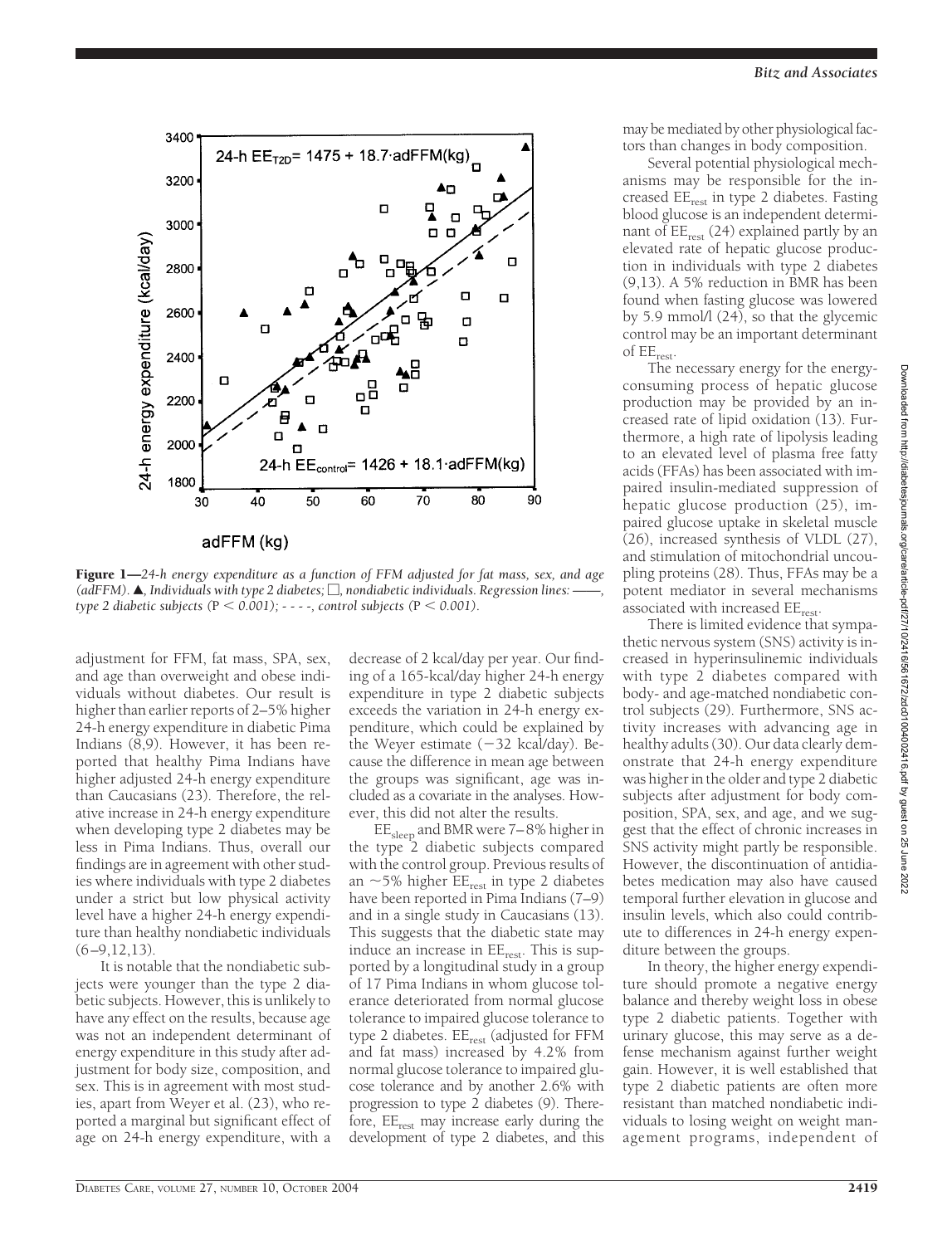whether the intervention is conventional or pharmaceutical assisted (31). Therefore, the higher energy expenditure may be less important than other pathophysiological abnormalities involving appetite regulation in type 2 diabetic subjects.

However, the higher 24-h energy expenditure of subjects with type 2 diabetes needs to be addressed to estimate individual energy requirements for clinical purposes. We observed a larger deficit on 24-h energy balance in the diabetic group compared with the nondiabetic group, which may be due to using nondiabetes prediction equations to estimate energy requirements. Energy imbalance is known to influence substrate oxidation (32) and, over longer periods of under- or overfeeding, also  $EE_{rest}$  (33). In addition, urinary glucose excretion has been reported to be 3.1% of 24-h energy expenditure (103  $\pm$  112 kcal/day) in obese type 2 diabetic individuals on treatment (34), which would contribute to an even higher energy deficit. The energy losses would most likely increase further in type 2 diabetic patients off treatment. To our knowledge, only two prediction equations of  $\overline{EE}_{rest}$  in individuals with type 2 diabetes have been developed, and they used less accurate measurements of EE<sub>rest</sub> and body composition (35,36). Therefore, more accurate prediction equations for individuals with type 2 diabetes are needed for clinical purposes and trials.

We found a significant smaller positive difference between BMR and EE<sub>sleep</sub> in the type 2 diabetic individuals compared with the nondiabetic subjects. This may partly be explained by disturbed sleep caused by need for thirst or urination among the type 2 diabetic subjects (37), supported by their markedly higher level of  $\overrightarrow{SPA}_{\text{sleep}}$ . This phenomenon could be more pronounced as antidiabetes medication was ceased 2 weeks before the chamber stay. A significant lower level of 24-h SPA was observed in the type 2 diabetic group compared with the nondiabetic group. Recent studies have shown a high correlation between the standardized physical activity in the chamber and the habitual physical activity in free-living conditions measured over several days by the double-labeled water method (38). However, lower SPA has not been reported in other studies, and it is not known whether it can be generalized to all patients with type 2 diabetes. More studies using the double-labeled water method, allowing measurements of free-living energy expenditure, are needed to test this hypothesis.

Finally, our results confirm that FFM, which reflects the metabolically active tissue, is the major determinant of energy expenditure (19,21,39). Furthermore, fat mass was significant and independent of FFM associated with energy expenditure. The energy requirements of various organs (respiration, heart, liver, and kidney) are likely to be increased by the enlarged fat mass, and more energy is required to carry and move the larger body (21). However, several potential modulators of energy expenditure, which may have contributed to the explained variation, were not assessed in the present study. These include the level of various hormones (such as thyroid hormones) (39), cytokines and peptides (such as leptin, adiponectin, and tumor necrosis factor- $\alpha$ secreted from the fat cells) (40), uncoupling proteins (28), and SNS activity (29). Another cause of variation is the lack of metabolic uniformity in the FFM, which is connected with the interindividual differences in components of highly active tissues and organs (41). Thus, different ratios of high-versus low-energy– requiring organs may explain some of the residual interindividual variation in energy expenditure. Taken together, genetic variations leading to interindividual differences in the above may be important determinants of energy expenditure.

In conclusion, the present study confirms the previous reported alterations in 24-h energy expenditure in Pima Indians with type 2 diabetes and may be even more pronounced in Caucasians. Basal, resting, and 24-h energy expenditure, independently of body composition, sex, and age, were found to be 7–8% higher in overweight and obese Caucasians with type 2 diabetes compared with healthy control subjects. Under a standardized but low physical activity level, the higher 24-h energy expenditure in type 2 diabetic patients clearly shows that the higher BMR is quantitatively more important than the lower physical activity and postprandial thermogenic response. Currently, it is not clear whether the observed metabolic impairments are factors or adaptational responses to the diabetic state. Longitudinal studies are necessary to elucidate the metabolic abnormalities and underlying mechanisms associated with the developing of type 2 diabetes.

**Acknowledgments**— We thank John Lind, Martin Kreutzer, and Charlotte Kostecki for carefully running the respiratory chambers.

#### **References**

- 1. Astrup A, Finer N: Redefining type 2 diabetes: diabesity or obesity dependent diabetes mellitus? *Obes Rev* 1:57–59, 2000
- 2. Han TS, Richmond P, Avenell A, Lean ME: Waist circumference reduction and cardiovascular benefits during weight loss in women. *Int J Obes Relat Metab Disord* 21:127–134, 1997
- 3. Mayer-Davis EJ, Levin S, Bergman RN, D'Agostino RB Jr, Karter AJ, Saad MF: Insulin secretion, obesity, and potential behavioral influences: results from the Insulin Resistance Atherosclerosis Study (IRAS). *Diabetes Metab Res Rev* 17:137– 145, 2001
- 4. Knowler WC, Barrett-Connor E, Fowler SE, Hamman RF, Lachin JM, Walker EA, Nathan DM: Reduction in the incidence of type 2 diabetes with lifestyle intervention or metformin.*N Engl J Med* 346:393–403, 2002
- 5. Tuomilehto J, Lindstrom J, Eriksson JG, Valle TT, Hamalainen H, Ilanne-Parikka P, Keinanen-Kiukaanniemi S, Laakso M, Louheranta A, Rastas M, Salminen V, Uusitupa MV: Prevention of type 2 diabetes mellitus by changes in lifestyle among subjects with impaired glucose tolerance. *N Engl J Med* 344:1343–1350, 2001
- 6. Ravussin E, Lillioja S, Knowler WC, Christin L, Freymond D, Abbott WG, Boyce V, Howard BV, Bogardus C: Reduced rate of energy expenditure as a risk factor for body-weight gain. *N Engl J Med* 318:467–462, 1988
- 7. Bogardus C, Taskinen MR, Zawadzki J, Lillioja S, Mott D, Howard BV: Increased resting metabolic rates in obese subjects with non-insulin-dependent diabetes mellitus and the effect of sulfonylurea therapy. *Diabetes* 35:1–5, 1986
- 8. Fontvieille AM, Lillioja S, Ferraro RT, Schulz LO, Rising R, Ravussin E: Twentyfour-hour energy expenditure in Pima Indians with type 2 (non-insulin-dependent) diabetes mellitus. *Diabetologia* 35:753–759, 1992
- 9. Weyer C, Bogardus C, Pratley RE: Metabolic factors contributing to increased resting metabolic rate and decreased insulin-induced thermogenesis during the development of type 2 diabetes. *Diabetes* 48: 1607–1614, 1999
- 10. Segal KR, Albu J, Chun A, Edano A, Legaspi B, Pi-Sunyer FX: Independent effects of obesity and insulin resistance on postprandial thermogenesis in men. *J Clin Invest* 89:824–833, 1992
- 11. Ravussin E, Bogardus C, Schwartz RS,